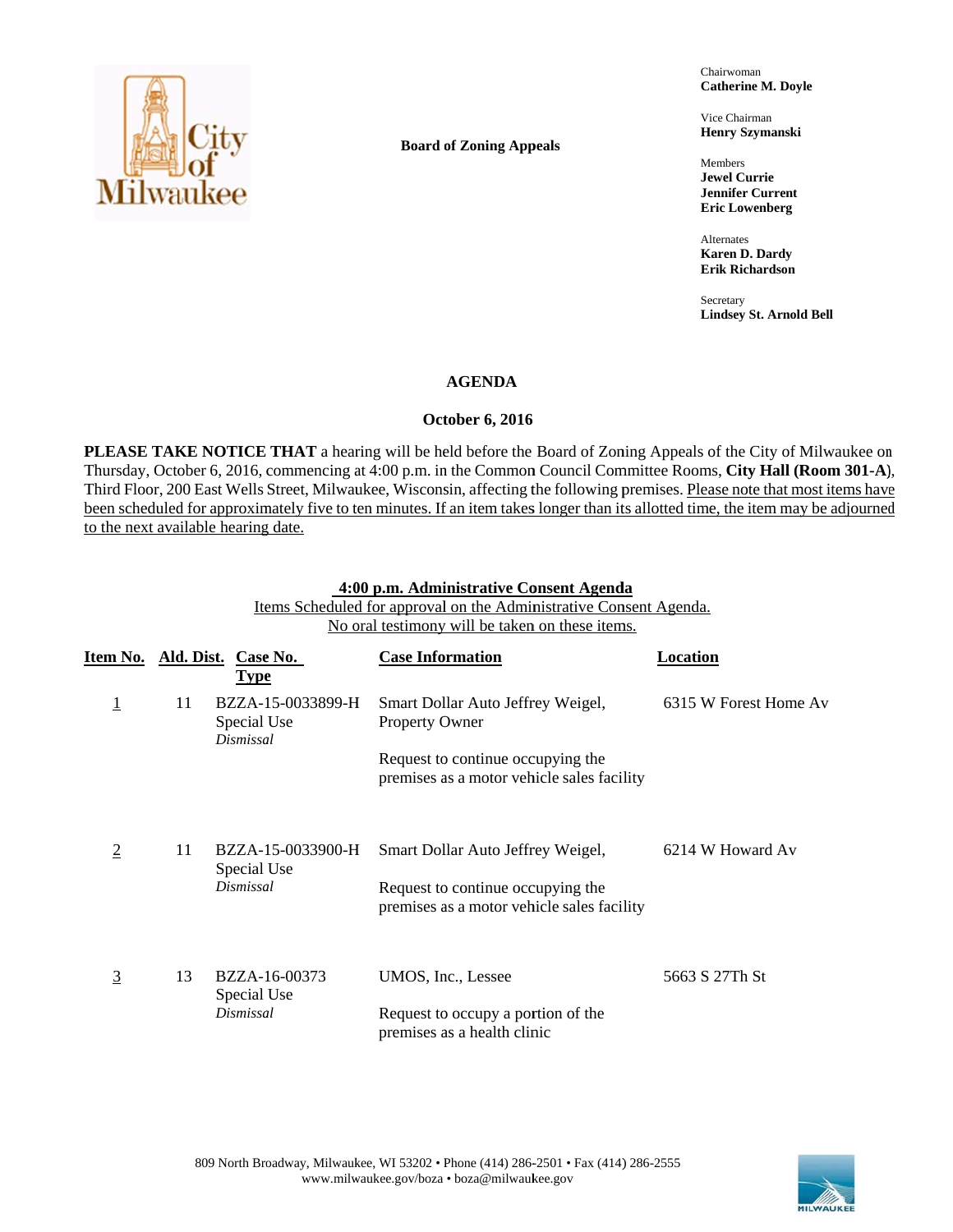| Board of Zoning Appeals, Hearing on Thursday, October 6, 2016 |    |                                           |                                                                                                                                                                              |                         |  |
|---------------------------------------------------------------|----|-------------------------------------------|------------------------------------------------------------------------------------------------------------------------------------------------------------------------------|-------------------------|--|
| <u>Item No. Ald Dist.</u>                                     |    | Case No.<br><b>Type</b>                   | <b>Case Information</b>                                                                                                                                                      | <b>Location</b>         |  |
|                                                               |    |                                           | 4:00 p.m. Administrative Consent Agenda (Continued)<br>Items Scheduled for approval on the Administrative Consent Agenda.<br>No oral testimony will be taken on these items. |                         |  |
| $\overline{4}$                                                | 15 | BZZA-16-00054<br>Special Use<br>Dismissal | <b>Christian Community Independence</b><br>Center, Lessee<br>Request to continue occupying the                                                                               | 2487 W Fond Du Lac Av   |  |
|                                                               |    |                                           | premises as a religious assembly hall<br>(this is a new operator)                                                                                                            |                         |  |
| $\overline{5}$                                                | 2  | BZCM-16-00007<br><b>Extension of Time</b> | Durable Investments, LLC, Property<br>Owner                                                                                                                                  | 8400 W Silver Spring Dr |  |
|                                                               |    |                                           | Request for an extension of time to<br>comply with the conditions of case<br>#34032                                                                                          |                         |  |

#### **4:00 p.m. Consent Agenda**

Items Scheduled for approval on the Consent Agenda.

No oral testimony will be taken on these items.

*If there are any objections to these approvals, please make them known to the Board office in writing at least 24 hours prior to the time of the hearing. If written objections to these approvals are received, the item will not be approved and will be held for a public hearing to allow additional testimony.* 

| <u>6</u><br>4  |   | BZZA-16-00361<br>Use Variance          | JC Enterprises of Milwaukee, LLC,<br>822 N 24Th St<br>Property Owner                                                                     |                    |  |
|----------------|---|----------------------------------------|------------------------------------------------------------------------------------------------------------------------------------------|--------------------|--|
|                |   |                                        | Request to continue occupying the<br>premises as a rooming house for 12<br>occupants                                                     |                    |  |
| $\overline{1}$ | 4 | BZZA-16-00374<br>Dimensional Variance, | Alex Flynn, Property Owner                                                                                                               | 1223 N Prospect Av |  |
|                |   | Special Use                            | Request to continue occupying the<br>premises as a general office that does not<br>meet the minimum required number of<br>parking spaces |                    |  |
| 8              | 4 | BZZA-16-00384<br>Special Use           | Central United Methodist Church,<br>Property Owner                                                                                       | 639 N 25Th St      |  |
|                |   |                                        | Request to occupy a portion of the<br>premises as a principal use parking lot                                                            |                    |  |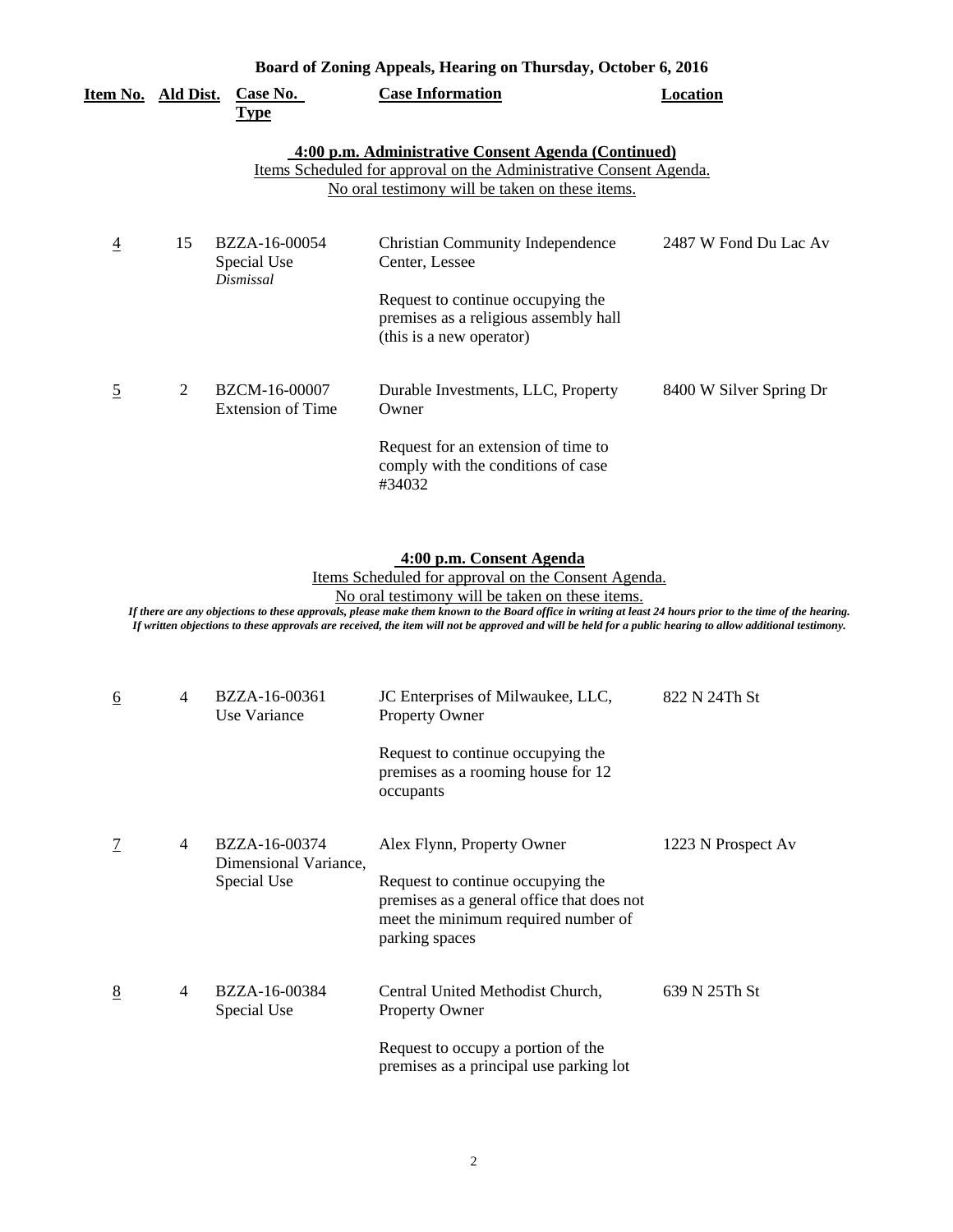# **Board of Zoning Appeals, Hearing on Thursday, October 6, 2016**

| Item No. Ald Dist. |   | Case No.<br><u>Type</u>          | <b>Case Information</b>                                                                                                                                                                                                                                                                                                                                                                                                                                                  | <b>Location</b>       |
|--------------------|---|----------------------------------|--------------------------------------------------------------------------------------------------------------------------------------------------------------------------------------------------------------------------------------------------------------------------------------------------------------------------------------------------------------------------------------------------------------------------------------------------------------------------|-----------------------|
|                    |   |                                  | 4:00 p.m. Consent Agenda (Continued)<br>Items Scheduled for approval on the Consent Agenda.<br>No oral testimony will be taken on these items.<br>If there are any objections to these approvals, please make them known to the Board office in writing at least 24 hours prior to the time of the hearing.<br>If written objections to these approvals are received, the item will not be approved and will be held for a public hearing to allow additional testimony. |                       |
| $\overline{9}$     | 5 | BZZA-15-0034088-H<br>Special Use | Jeji Family Inc. Jaskaran Singh Jeji,<br>Property Owner<br>Request to continue occupying the<br>premises as a motor vehicle filling<br>station, repair facility and sales facility<br>(to increase the number of display<br>vehicles from $1$ to $5$ )                                                                                                                                                                                                                   | 8712 W Lisbon Av      |
| 10                 | 5 | BZZA-16-00202<br>Special Use     | Greg Gensch, Property Owner<br>Request to continue occupy the premises<br>as a motor vehicle sales facility                                                                                                                                                                                                                                                                                                                                                              | 5164 N 124Th St       |
| 11                 | 5 | BZZA-16-00399<br>Special Use     | Neighborhood Pawn, LLC, Lessee<br>Request to continue occupying the<br>premises as a pawn shop and<br>second-hand sales facility                                                                                                                                                                                                                                                                                                                                         | 5422 N Lovers Lane Rd |
| 12                 | 6 | BZZA-15-0034170-H<br>Special Use | PSC Holdings, Inc. Regina Kret,<br>Property Owner<br>Request to continue occupying the<br>premises as an adult day care center for<br>24 clients                                                                                                                                                                                                                                                                                                                         | 301 E Reservoir Av 1  |
| <u>13</u>          | 6 | BZZA-16-00265<br>Special Use     | Eric Schafer, Lessee<br>Request to occupy a portion of the<br>premises as a personal instruction school                                                                                                                                                                                                                                                                                                                                                                  | 811 E Vienna Av       |
| 14                 | 6 | BZZA-16-00380<br>Special Use     | Kamal Kaur, Lessee<br>Request to continue occupying the<br>premises as a motor vehicle filling<br>station                                                                                                                                                                                                                                                                                                                                                                | 808 W Atkinson Av     |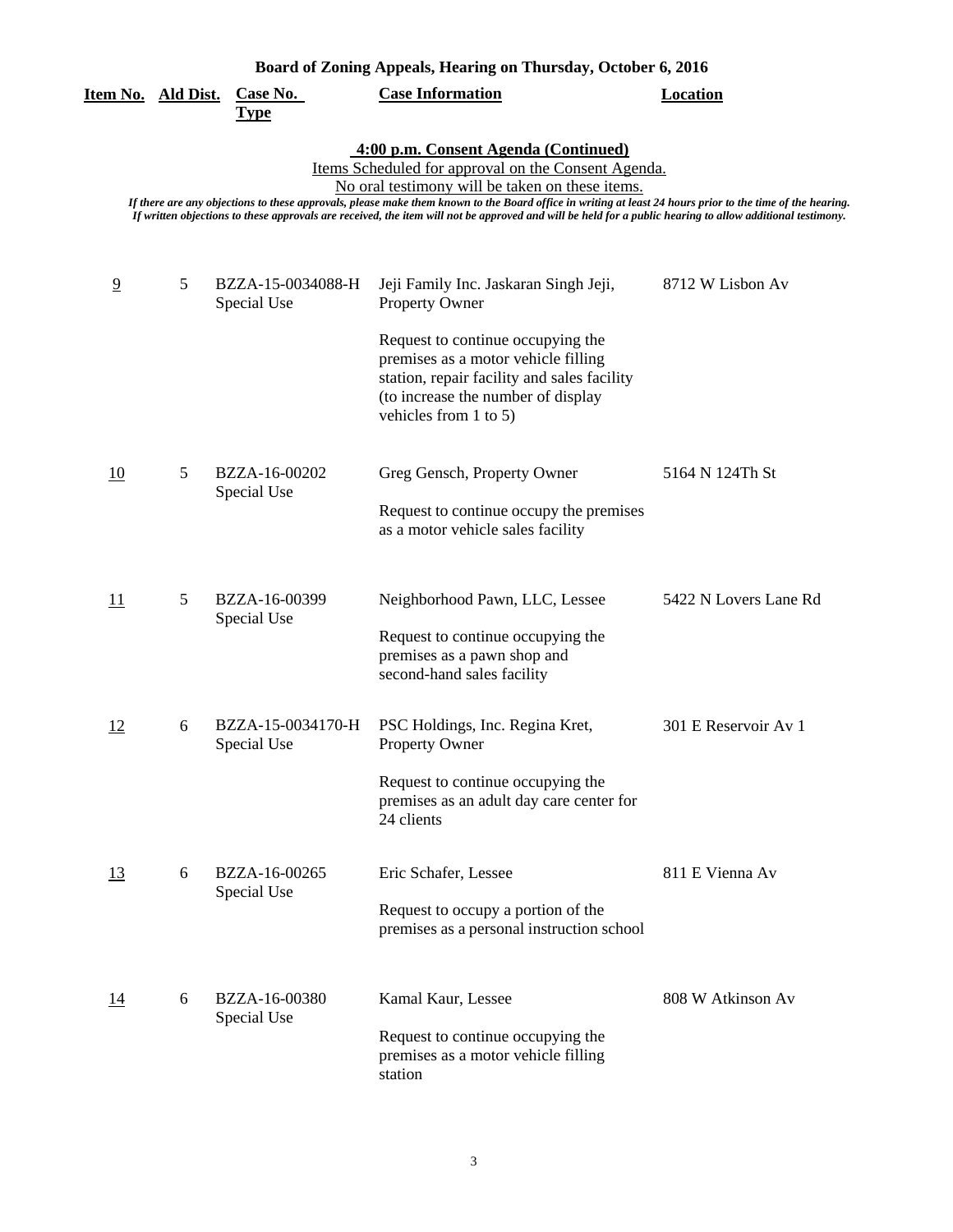| Item No. Ald Dist.                                                                                                                                                                                                                                                                                                                                                                                                                                                       |   | <b>Case No.</b><br><b>Type</b> | <b>Case Information</b>                                                                                     | <b>Location</b>    |  |  |
|--------------------------------------------------------------------------------------------------------------------------------------------------------------------------------------------------------------------------------------------------------------------------------------------------------------------------------------------------------------------------------------------------------------------------------------------------------------------------|---|--------------------------------|-------------------------------------------------------------------------------------------------------------|--------------------|--|--|
| 4:00 p.m. Consent Agenda (Continued)<br>Items Scheduled for approval on the Consent Agenda.<br>No oral testimony will be taken on these items.<br>If there are any objections to these approvals, please make them known to the Board office in writing at least 24 hours prior to the time of the hearing.<br>If written objections to these approvals are received, the item will not be approved and will be held for a public hearing to allow additional testimony. |   |                                |                                                                                                             |                    |  |  |
| 15                                                                                                                                                                                                                                                                                                                                                                                                                                                                       | 6 | BZZA-16-00393<br>Special Use   | Milwaukee Fortress LLC, Property<br>Owner<br>Request to occupy a portion of the                             | 100 E Pleasant St  |  |  |
|                                                                                                                                                                                                                                                                                                                                                                                                                                                                          |   |                                | premises as a multi-family dwelling                                                                         |                    |  |  |
| 16                                                                                                                                                                                                                                                                                                                                                                                                                                                                       | 6 | BZZA-16-00392<br>Special Use   | Milwaukee Fortress LLC, Property<br>Owner                                                                   | 1751 N Palmer St   |  |  |
|                                                                                                                                                                                                                                                                                                                                                                                                                                                                          |   |                                | Request to occupy the premises as a<br>principal use parking lot                                            |                    |  |  |
| 17                                                                                                                                                                                                                                                                                                                                                                                                                                                                       | 7 | BZZA-16-00259<br>Use Variance  | LaTrelle Grice, Lessee                                                                                      | 2902 W Burleigh St |  |  |
|                                                                                                                                                                                                                                                                                                                                                                                                                                                                          |   |                                | Request to occupy the premises as a<br>motor vehicle repair facility                                        |                    |  |  |
| <u>18</u>                                                                                                                                                                                                                                                                                                                                                                                                                                                                | 8 | BZZA-16-00364<br>Special Use   | Luis Padilla, Lessee                                                                                        | 4104 W Orchard St  |  |  |
|                                                                                                                                                                                                                                                                                                                                                                                                                                                                          |   |                                | Request to continue occupying the<br>premises as a motor vehicle sales facility                             |                    |  |  |
| <u>19</u>                                                                                                                                                                                                                                                                                                                                                                                                                                                                | 8 | BZZA-16-00357<br>Use Variance  | Procare Medical Group SC, Lessee                                                                            | 1502 S Layton Bl   |  |  |
|                                                                                                                                                                                                                                                                                                                                                                                                                                                                          |   |                                | Request to continue occupying the<br>premises as a medical office                                           |                    |  |  |
| 20                                                                                                                                                                                                                                                                                                                                                                                                                                                                       | 8 | BZZA-16-00382<br>Special Use   | Osama Saleh, Lessee                                                                                         | 2831 W Burnham St  |  |  |
|                                                                                                                                                                                                                                                                                                                                                                                                                                                                          |   |                                | Request to continue occupying the<br>premises as a motor vehicle sales facility<br>(this is a new operator) |                    |  |  |
| 21                                                                                                                                                                                                                                                                                                                                                                                                                                                                       | 8 | BZZA-16-00343<br>Use Variance  | Laboratory Corporation of America,                                                                          | 1502 S Layton Bl   |  |  |
|                                                                                                                                                                                                                                                                                                                                                                                                                                                                          |   |                                | Request to occupy a portion of the<br>premises as a medical office                                          |                    |  |  |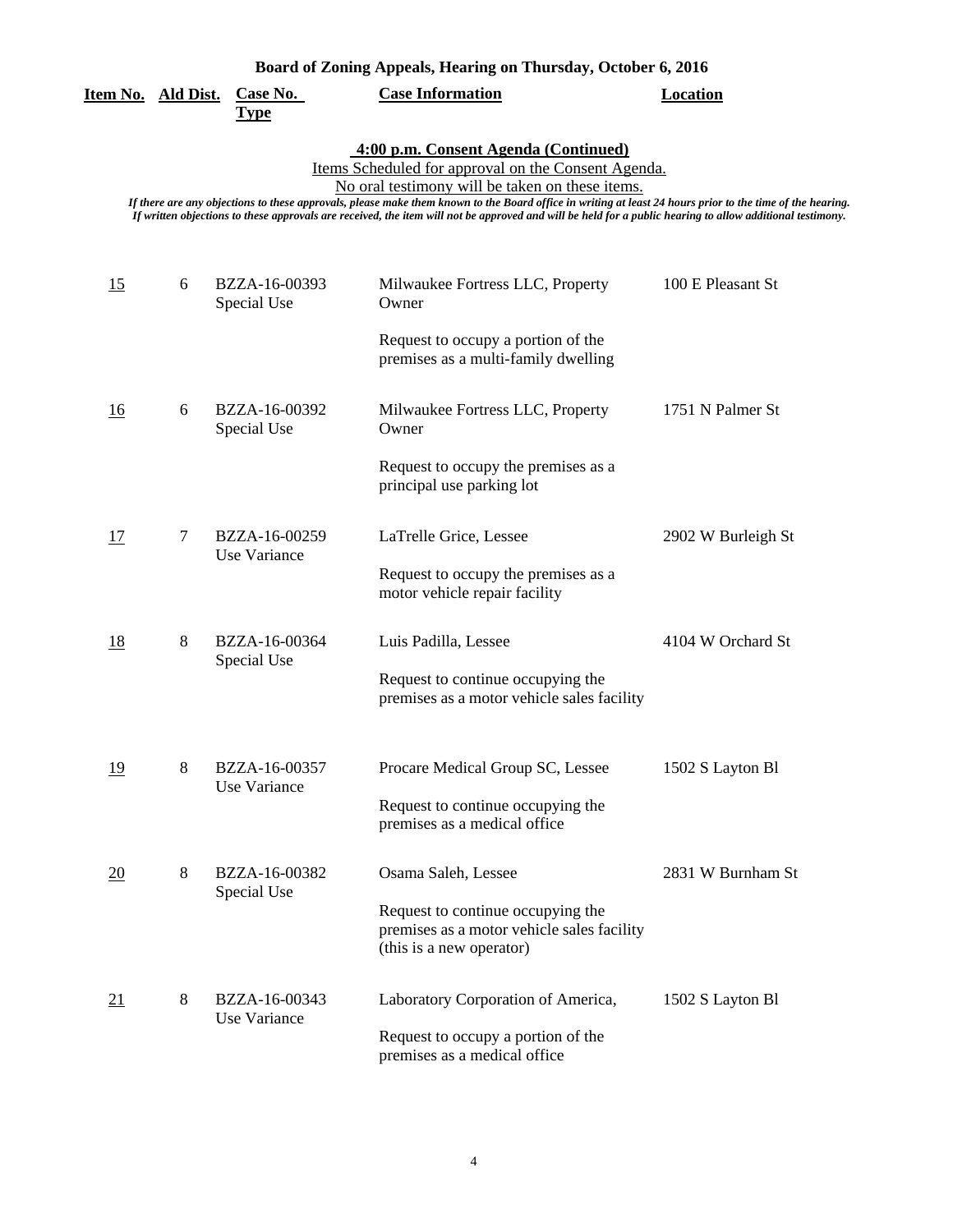| Board of Zoning Appeals, Hearing on Thursday, October 6, 2016 |  |  |  |
|---------------------------------------------------------------|--|--|--|
|                                                               |  |  |  |

| Item No. Ald Dist. |                                                                                                                                                                                                                                                                                                                                                                                                                                                                          | Case No.<br><b>Type</b>       | Doard or Zoning Appears, frearing on Thursuay, October 0, 2010<br><b>Case Information</b>                                                                        | Location             |  |  |  |
|--------------------|--------------------------------------------------------------------------------------------------------------------------------------------------------------------------------------------------------------------------------------------------------------------------------------------------------------------------------------------------------------------------------------------------------------------------------------------------------------------------|-------------------------------|------------------------------------------------------------------------------------------------------------------------------------------------------------------|----------------------|--|--|--|
|                    | 4:00 p.m. Consent Agenda (Continued)<br>Items Scheduled for approval on the Consent Agenda.<br>No oral testimony will be taken on these items.<br>If there are any objections to these approvals, please make them known to the Board office in writing at least 24 hours prior to the time of the hearing.<br>If written objections to these approvals are received, the item will not be approved and will be held for a public hearing to allow additional testimony. |                               |                                                                                                                                                                  |                      |  |  |  |
| $\frac{22}{2}$     | 8                                                                                                                                                                                                                                                                                                                                                                                                                                                                        | BZZA-16-00372<br>Special Use  | Raul Varela-Rodriguez, Property Owner<br>Request to continue occupying the<br>premises as a personal service facility                                            | 3524 W Greenfield Av |  |  |  |
| 23                 | 9                                                                                                                                                                                                                                                                                                                                                                                                                                                                        | BZZA-16-00305<br>Special Use  | Brown Deer Sales Service, Lessee<br>Request to continue occupying a portion<br>of the premises as a motor vehicle repair<br>facility                             | 7440 W Brown Deer Rd |  |  |  |
| 24                 | 9                                                                                                                                                                                                                                                                                                                                                                                                                                                                        | BZZA-16-00368<br>Special Use  | SWP Properties LLC, Property Owner<br>Request to continue to allow a berm<br>height that exceeds the maximum<br>allowed filling of land                          | 7003 W Good Hope Rd  |  |  |  |
| 25                 | 10                                                                                                                                                                                                                                                                                                                                                                                                                                                                       | BZZA-16-00375<br>Special Use  | Certified Auto Sales & Service, Lessee<br>Request to continue occupying the<br>premises as a motor vehicle sales and<br>repair facility (this is a new operator) | 5638 W Appleton Av   |  |  |  |
| 26                 | 10                                                                                                                                                                                                                                                                                                                                                                                                                                                                       | BZZA-16-00353<br>Special Use  | Braga Rowles XceleratedLLC, Lessee<br>Request to occupy a portion of the<br>premises as an indoor recreation facility                                            | 665 S 72Nd St        |  |  |  |
| 27                 | 11                                                                                                                                                                                                                                                                                                                                                                                                                                                                       | BZZA-16-00231<br>Use Variance | Leeds Place LLC, Property Owner<br>Request to continue occupying the<br>premises as a material reclamation<br>facility                                           | 3430 W Leeds Pl      |  |  |  |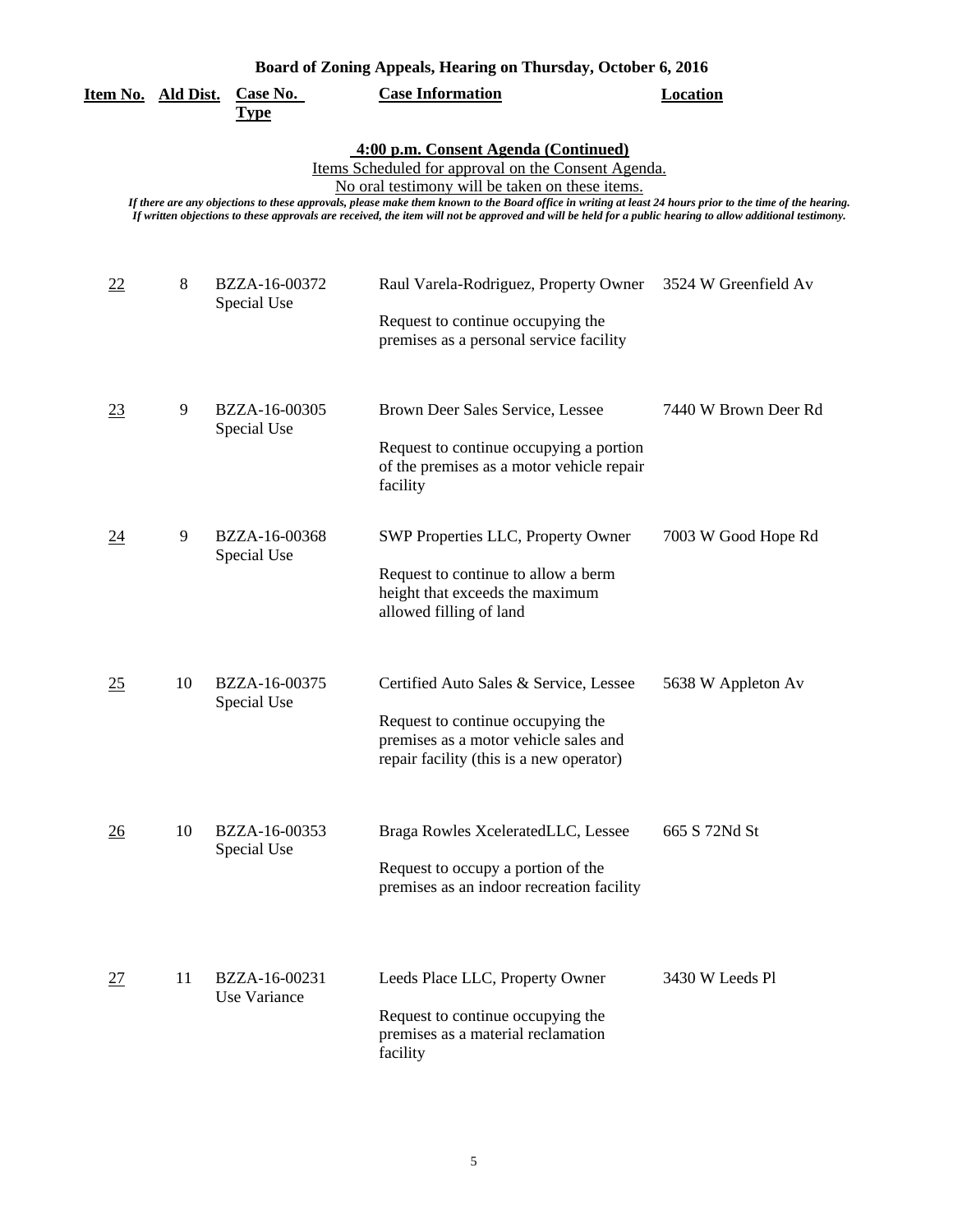|                           |    |                                              | Board of Zoning Appeals, Hearing on Thursday, October 6, 2016                                                                                                                                                                                                                                                                                                                                                                                                            |                      |
|---------------------------|----|----------------------------------------------|--------------------------------------------------------------------------------------------------------------------------------------------------------------------------------------------------------------------------------------------------------------------------------------------------------------------------------------------------------------------------------------------------------------------------------------------------------------------------|----------------------|
| <u>Item No. Ald Dist.</u> |    | Case No.<br><b>Type</b>                      | <b>Case Information</b>                                                                                                                                                                                                                                                                                                                                                                                                                                                  | <b>Location</b>      |
|                           |    |                                              | 4:00 p.m. Consent Agenda (Continued)<br>Items Scheduled for approval on the Consent Agenda.<br>No oral testimony will be taken on these items.<br>If there are any objections to these approvals, please make them known to the Board office in writing at least 24 hours prior to the time of the hearing.<br>If written objections to these approvals are received, the item will not be approved and will be held for a public hearing to allow additional testimony. |                      |
| 28                        | 12 | BZZA-16-00408<br>Dimensional Variance        | McDonald's USA, LLC, Property Owner<br>Request to allow more than the<br>maximum allowed parking spaces for<br>the Board-approved fast-food/carry-out<br>restaurant (required 19 / proposed 30)                                                                                                                                                                                                                                                                          | 1940 S 14Th St       |
| $\overline{29}$           | 12 | BZZA-16-00238<br><b>Dimensional Variance</b> | Francisco Martinez, Prospective Buyer<br>Request to erect a fence that exceeds the<br>maximum allowed height and does not<br>meet the vision triangle requirements                                                                                                                                                                                                                                                                                                       | 1500 W Mitchell St A |
| $\frac{30}{2}$            | 12 | BZZA-16-00355<br>Special Use                 | Tannery Main LLC, Property Owner<br>Request to continue occupying a portion<br>of the premises as an accessory use<br>parking lot                                                                                                                                                                                                                                                                                                                                        | 710 W Virginia St    |
| 31                        | 12 | BZZA-16-00378<br>Special Use                 | Town Bank, Lessee<br>Request to continue occupying a portion<br>of the premises as a drive-through<br>facility                                                                                                                                                                                                                                                                                                                                                           | 140 S 1St St 100     |
| 32                        | 13 | BZZA-16-00200<br>Special Use                 | Nafez Al-Debbeh, Property Owner<br>Request to continue occupying the<br>premises as a motor vehicle sales facility                                                                                                                                                                                                                                                                                                                                                       | 3821 S 27Th St       |
| <u>33</u>                 | 13 | BZZA-16-00294<br>Special Use                 | Dan Binder, Lessee<br>Request to occupy a portion of the<br>premises as a hand car wash                                                                                                                                                                                                                                                                                                                                                                                  | 5311 S 9Th St        |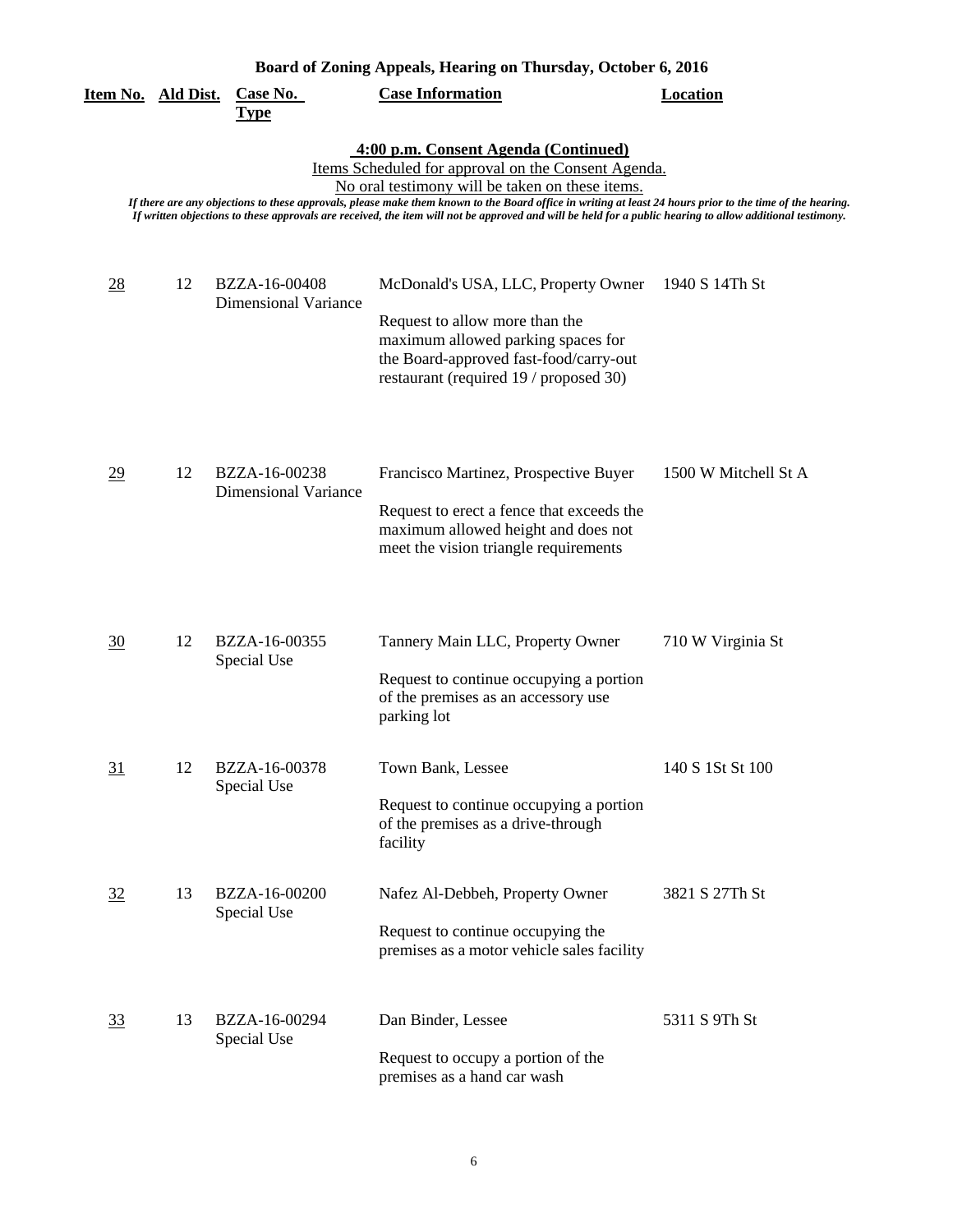| Board of Zoning Appeals, Hearing on Thursday, October 6, 2016 |  |
|---------------------------------------------------------------|--|

|                                                                                                                                                                                                                                                                                                                                                                                                                                                                          | <u>Item No. Ald Dist.</u> | <b>Case No.</b><br><b>Type</b>               | $1$ , pound, recurring on riturban,<br><b>Case Information</b>                                                                                                                                       | <b>Location</b>    |  |  |
|--------------------------------------------------------------------------------------------------------------------------------------------------------------------------------------------------------------------------------------------------------------------------------------------------------------------------------------------------------------------------------------------------------------------------------------------------------------------------|---------------------------|----------------------------------------------|------------------------------------------------------------------------------------------------------------------------------------------------------------------------------------------------------|--------------------|--|--|
| 4:00 p.m. Consent Agenda (Continued)<br>Items Scheduled for approval on the Consent Agenda.<br>No oral testimony will be taken on these items.<br>If there are any objections to these approvals, please make them known to the Board office in writing at least 24 hours prior to the time of the hearing.<br>If written objections to these approvals are received, the item will not be approved and will be held for a public hearing to allow additional testimony. |                           |                                              |                                                                                                                                                                                                      |                    |  |  |
| $\overline{34}$                                                                                                                                                                                                                                                                                                                                                                                                                                                          | 14                        | BZZA-16-00360<br>Use Variance                | Nestling House, LLC, Lessee<br>Request to occupy the premises as a day<br>care center for 30 children per shift<br>infant through 12 years of age, operating<br>Monday - Friday 7:00 a.m. - 6:00 p.m | 405 E Euclid Av    |  |  |
| 35                                                                                                                                                                                                                                                                                                                                                                                                                                                                       | 14                        | BZZA-16-00386<br>Special Use                 | Piedmont Property Corp, Property<br>Owner<br>Request to continue occupying the<br>premises as a tavern                                                                                               | 2461 S St Clair St |  |  |
| $\frac{36}{5}$                                                                                                                                                                                                                                                                                                                                                                                                                                                           | 15                        | BZZA-16-00340<br>Special Use                 | Samih Musaitif, Property Owner<br>Request to occupy a portion of the<br>premises as a general retail<br>establishment                                                                                | 2101 W Brown St    |  |  |
| 37                                                                                                                                                                                                                                                                                                                                                                                                                                                                       | 15                        | BZZA-16-00347<br>Special Use                 | Next Chapter Living Center II, Lessee<br>Request to continue occupying the<br>premises as a group home for 8<br>occupants                                                                            | 2035 N 39Th St     |  |  |
| 38                                                                                                                                                                                                                                                                                                                                                                                                                                                                       | 15                        | BZZA-16-00354<br>Special Use                 | Town Bank, Prospective Buyer<br>Request to occupy a portion of the<br>premises as a drive-through facility that<br>does not meet the minimum required<br>queue length                                | 4720 W Lisbon Av   |  |  |
| 39                                                                                                                                                                                                                                                                                                                                                                                                                                                                       | 15                        | BZZA-16-00362<br><b>Dimensional Variance</b> | Randle Hudson, Property Owner<br>Request to allow a side yard fence that<br>exceeds the maximum allowed height<br>(allowed 4 ft. / proposed 6 ft.)                                                   | 1324 N 39Th St     |  |  |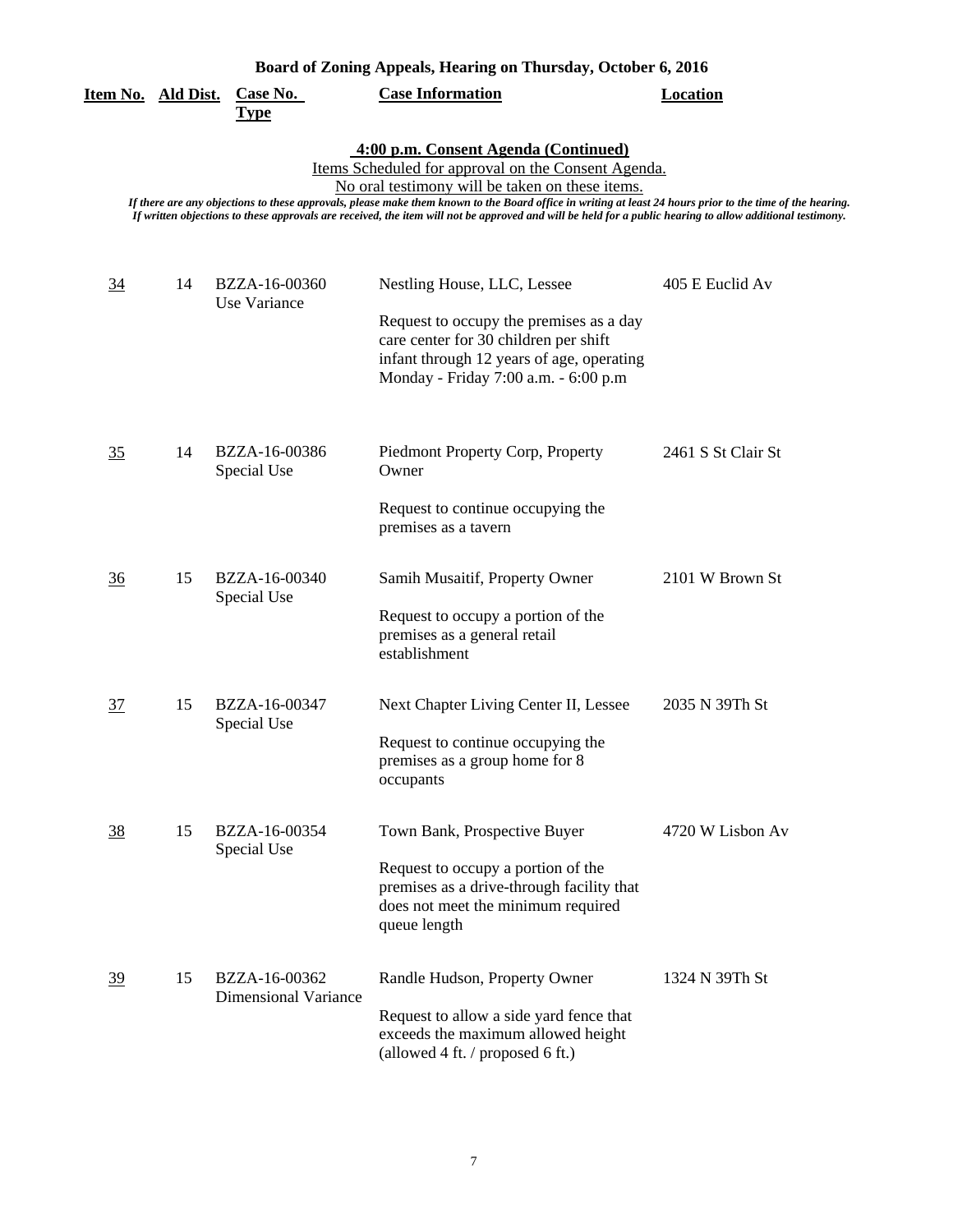|  |  | Board of Zoning Appeals, Hearing on Thursday, October 6, 2016 |  |  |
|--|--|---------------------------------------------------------------|--|--|
|  |  |                                                               |  |  |

| Board of Zoning Appeals, Hearing on Thursday, October 6, 2016                                                                                                                                                                                                                                                                                                                                                                                                            |                |                                              |                                                                                                                                                                                                              |                         |  |
|--------------------------------------------------------------------------------------------------------------------------------------------------------------------------------------------------------------------------------------------------------------------------------------------------------------------------------------------------------------------------------------------------------------------------------------------------------------------------|----------------|----------------------------------------------|--------------------------------------------------------------------------------------------------------------------------------------------------------------------------------------------------------------|-------------------------|--|
| Item No. Ald Dist.                                                                                                                                                                                                                                                                                                                                                                                                                                                       |                | Case No.<br><b>Type</b>                      | <b>Case Information</b>                                                                                                                                                                                      | <b>Location</b>         |  |
| 4:00 p.m. Consent Agenda (Continued)<br>Items Scheduled for approval on the Consent Agenda.<br>No oral testimony will be taken on these items.<br>If there are any objections to these approvals, please make them known to the Board office in writing at least 24 hours prior to the time of the hearing.<br>If written objections to these approvals are received, the item will not be approved and will be held for a public hearing to allow additional testimony. |                |                                              |                                                                                                                                                                                                              |                         |  |
| $\overline{40}$                                                                                                                                                                                                                                                                                                                                                                                                                                                          | 15             | BZZA-16-00388<br>Special Use                 | Larry Sellers, Lessee<br>Request to continue occupying the<br>premises as a religious assembly hall<br>(this is a new operator)                                                                              | 2487 W Fond Du Lac Av   |  |
| 41                                                                                                                                                                                                                                                                                                                                                                                                                                                                       | 1              | BZZA-16-00326<br><b>Dimensional Variance</b> | Beautiful El, Property Owner<br>Request to allow a front deck that does<br>not meet the minimum required front<br>setback (required 21 ft. 7 in. / proposed<br>19 ft. 3 in.)                                 | 4569 N Teutonia Av      |  |
| 42                                                                                                                                                                                                                                                                                                                                                                                                                                                                       | 1              | BZZA-16-00366<br><b>Dimensional Variance</b> | Glenn Rieder Inc., Property Owner<br>Request to occupy the a portion of the<br>premises as a permitted accessory use<br>parking lot that does not meet the<br>minimum required landscaping                   | 3420 W Capitol Dr       |  |
| 43                                                                                                                                                                                                                                                                                                                                                                                                                                                                       | 1              | BZZA-16-00379<br>Special Use                 | Vivian Johnson, Lessee<br>Request to occupy a portion of the<br>premises as a day care center for 50<br>children per shift infant through 12 years<br>of age, operating Monday - Friday<br>$6:00$ - midnight | 4204 W Silver Spring Dr |  |
| $\overline{44}$                                                                                                                                                                                                                                                                                                                                                                                                                                                          | 1              | BZZA-16-00332<br>Special Use                 | Teutonia Gas, LLC, Lessee<br>Request to continue occupying the<br>premises as a motor vehicle filling<br>station                                                                                             | 4295 N Teutonia Av      |  |
| 45                                                                                                                                                                                                                                                                                                                                                                                                                                                                       | $\overline{2}$ | BZZA-16-00290<br>Special Use                 | Gro Family Services, Lessee<br>Request to continue occupying a portion<br>of the premises as a social service<br>facility                                                                                    | 6400 W Capitol Dr       |  |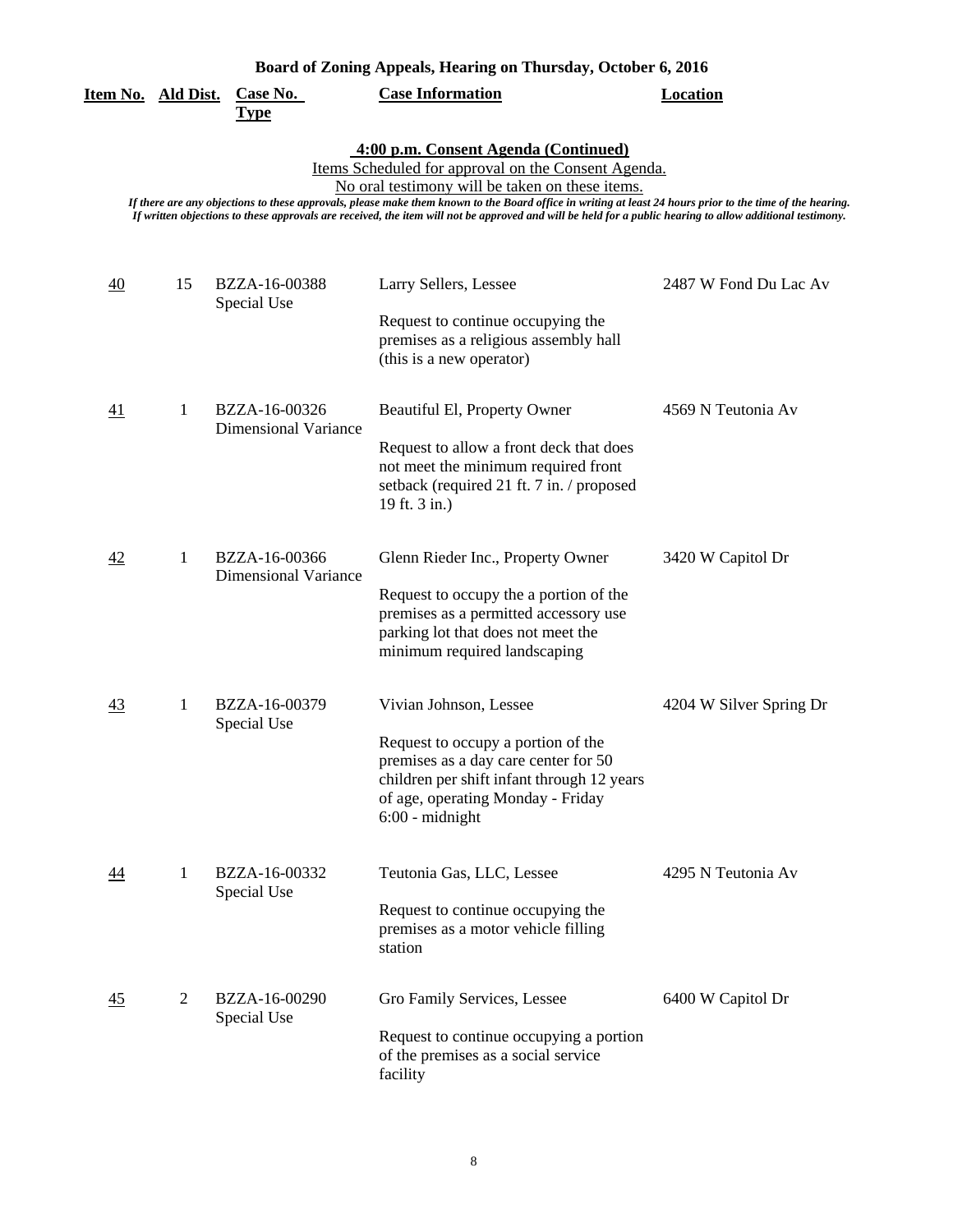| Board of Zoning Appeals, Hearing on Thursday, October 6, 2016 |  |  |
|---------------------------------------------------------------|--|--|
|---------------------------------------------------------------|--|--|

| Item No. Ald Dist. |   | Case No.<br><b>Type</b>                               | <b>Case Information</b>                                                                                                                                                                                                                                                                                                                                                                                                                                                  | <b>Location</b>         |
|--------------------|---|-------------------------------------------------------|--------------------------------------------------------------------------------------------------------------------------------------------------------------------------------------------------------------------------------------------------------------------------------------------------------------------------------------------------------------------------------------------------------------------------------------------------------------------------|-------------------------|
|                    |   |                                                       | 4:00 p.m. Consent Agenda (Continued)<br>Items Scheduled for approval on the Consent Agenda.<br>No oral testimony will be taken on these items.<br>If there are any objections to these approvals, please make them known to the Board office in writing at least 24 hours prior to the time of the hearing.<br>If written objections to these approvals are received, the item will not be approved and will be held for a public hearing to allow additional testimony. |                         |
| 46                 | 2 | BZZA-16-00279<br>Special Use                          | Little Leaders Academy, LLC, Lessee<br>Request to increase the number of<br>children from 45 to 90 per shift infant<br>through 12 years of age for the<br>Board-approved 24 hour day care center<br>operating Monday - Sunday                                                                                                                                                                                                                                            | 5833 W Silver Spring Dr |
| 47                 | 3 | BZZA-16-00376<br>Special Use                          | Jennifer Mueller, Lessee<br>Request to continue occupying the<br>premises as a tavern                                                                                                                                                                                                                                                                                                                                                                                    | 932 E Chambers St       |
| 48                 | 3 | BZZA-16-00334<br>Dimensional Variance,<br>Special Use | DKJA Investments, LLC, Property<br>Owner<br>Request to allow multiple principal<br>residential buildings on a lot that does<br>not meet the minimum required South or<br>rear setbacks and exceeds the maximum<br>allowed front setback (to convert a<br>portion of an existing garage into a<br>single-family dwelling)                                                                                                                                                 | 1662 N Humboldt Av      |

#### **4:00 p.m. Administrative Review**

Items Scheduled for consideration and action by the Board in Administrative Review. No oral testimony will be taken on these items.

| <u>49</u> | BZZA-16-00247<br>Special Use | Right Step, Inc., Prospective Buyer                                                                                                                             | 500 E Center St |
|-----------|------------------------------|-----------------------------------------------------------------------------------------------------------------------------------------------------------------|-----------------|
|           |                              | Request to occupy the premises as an<br>elementary and secondary school for 140<br>students grades $5 - 12$ , operating<br>Monday - Friday 8:00 a.m. - 3:30 p.m |                 |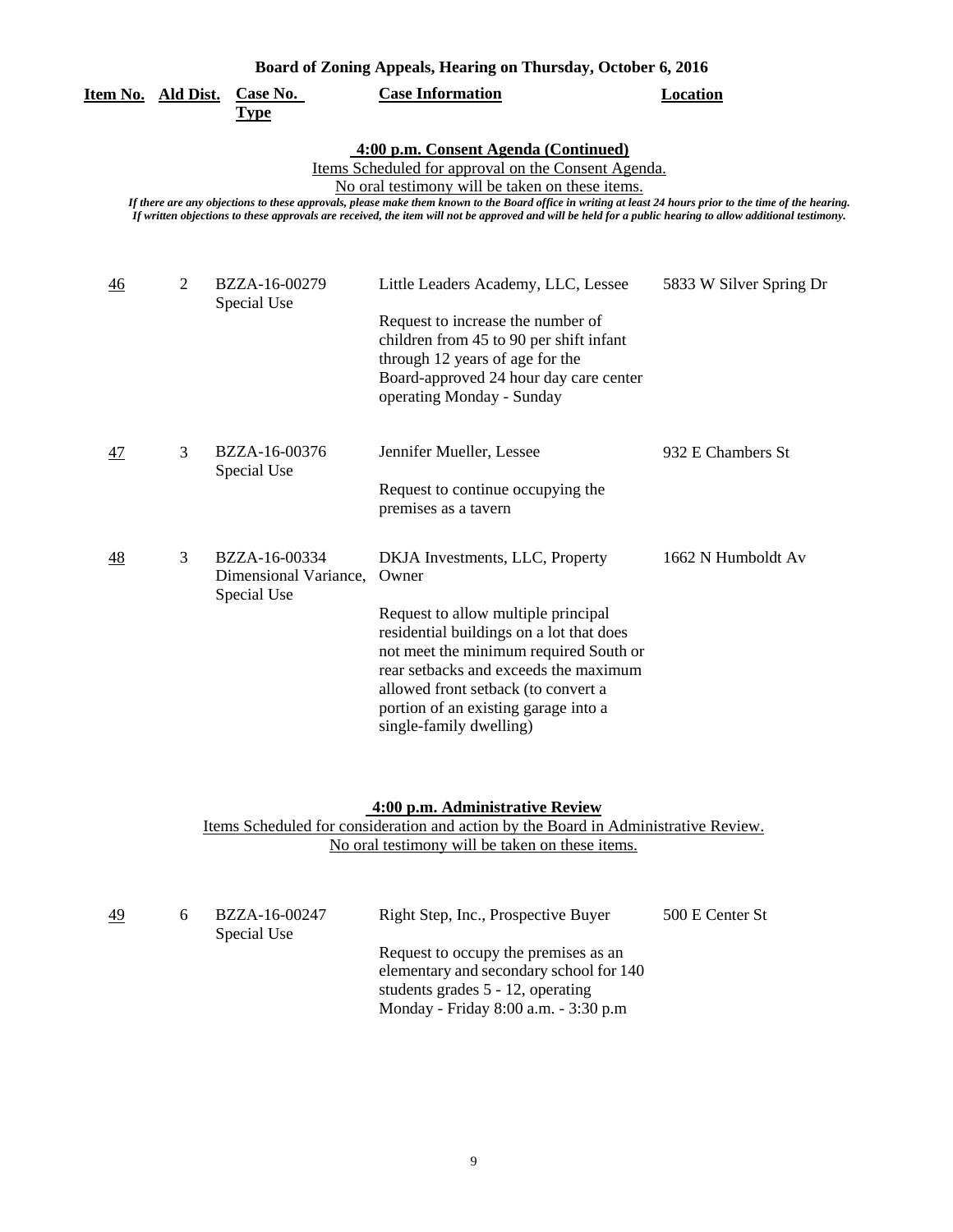| Board of Zoning Appeals, Hearing on Thursday, October 6, 2016 |        |                                      |                                                                                                                                                                                                                                                                   |                            |  |
|---------------------------------------------------------------|--------|--------------------------------------|-------------------------------------------------------------------------------------------------------------------------------------------------------------------------------------------------------------------------------------------------------------------|----------------------------|--|
| <u>Item No. Ald Dist.</u>                                     |        | Case No.<br><b>Type</b>              | <b>Case Information</b>                                                                                                                                                                                                                                           | <b>Location</b>            |  |
|                                                               |        |                                      | 4:30 p.m. Public Hearings<br>Please note that each item scheduled for a public hearing has been scheduled for approximately five to ten minutes.<br>If an item takes longer than its allotted time, the item may be adjourned to the next available hearing date. |                            |  |
|                                                               |        |                                      |                                                                                                                                                                                                                                                                   |                            |  |
| $\underline{50}$                                              | 5      | BZZA-16-00349<br>Special Use         | Sunny Days to Learn & Play Children's<br>Center, Prospective Buyer                                                                                                                                                                                                | 10226 W Capitol Dr         |  |
|                                                               |        |                                      | Request to occupy the premises as a day<br>care center for 80 children per shift<br>infant through 12 years of age, operating<br>Monday - Sunday 6:00 a.m. - 6:00 p.m                                                                                             |                            |  |
| 51                                                            | 6      | BZZA-16-00352<br>Special Use         | Midwest Events Services LLC,<br>Prospective Buyer                                                                                                                                                                                                                 | 3338 N Martin L King Jr Dr |  |
|                                                               |        |                                      | Request to occupy the premises as an<br>assembly hall                                                                                                                                                                                                             |                            |  |
| 52                                                            | $\tau$ | BZZA-16-00298<br>Special Use         | Dashanaye Smith, Lessee                                                                                                                                                                                                                                           | 4235 W Fond Du Lac Av      |  |
|                                                               |        |                                      | Request to continue occupying the<br>premises as a day care center for 14<br>children per shift infant through 12 years<br>of age, operating Monday - Sunday 7:00<br>a.m. - midnight (this is a new operator)                                                     |                            |  |
| <u>53</u>                                                     | 8      | BZZA-16-00109<br>Special Use         | South Ave Foods Inc., Lessee                                                                                                                                                                                                                                      | 2108 S 25Th St 2           |  |
|                                                               |        |                                      | Request to continue occupying the<br>premises as a general retail<br>establishment (this is a new operator)                                                                                                                                                       |                            |  |
| <u>54</u>                                                     | 8      | BZZA-16-00012                        | Hassan Saleh, Lessee                                                                                                                                                                                                                                              | 2007 W National Av         |  |
|                                                               |        | Dimensional Variance,<br>Special Use | Request to continue occupying the<br>premises as a motor vehicle sales and<br>repair facility and to allow a freestanding<br>sign that exceeds the maximum allowed<br>height                                                                                      |                            |  |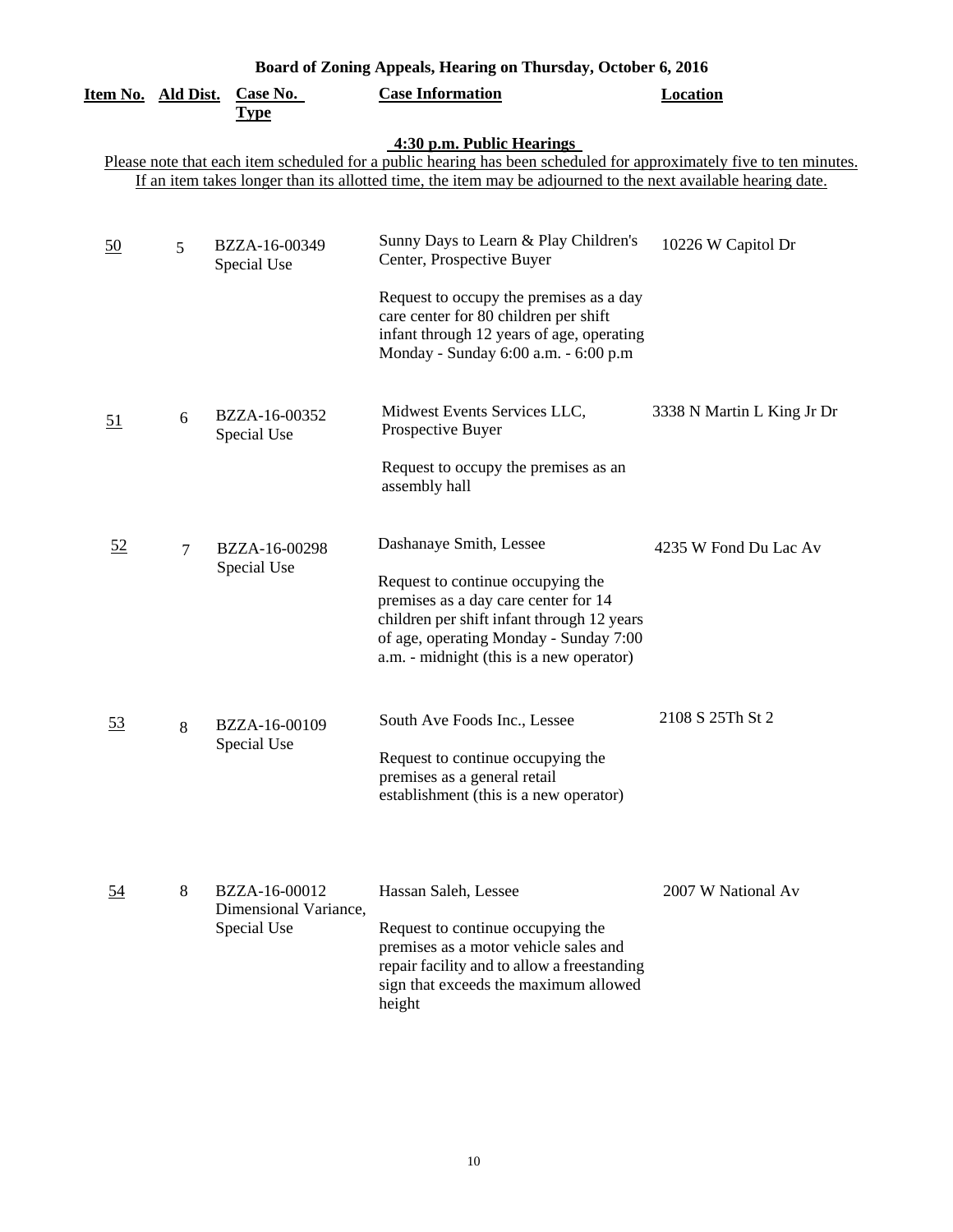## **Board of Zoning Appeals, Hearing on Thursday, October 6, 2016**

| <u>Item No. Ald Dist.</u>                                                                                                                                                                                                                                                     |   | Case No.<br><b>Type</b>       | <b>Case Information</b>                                                                                                                                                                                                                             | <b>Location</b>      |  |
|-------------------------------------------------------------------------------------------------------------------------------------------------------------------------------------------------------------------------------------------------------------------------------|---|-------------------------------|-----------------------------------------------------------------------------------------------------------------------------------------------------------------------------------------------------------------------------------------------------|----------------------|--|
| 4:30 p.m. Public Hearings (Continued)<br>Please note that each item scheduled for a public hearing has been scheduled for approximately five to ten minutes.<br>If an item takes longer than its allotted time, the item may be adjourned to the next available hearing date. |   |                               |                                                                                                                                                                                                                                                     |                      |  |
| 55                                                                                                                                                                                                                                                                            | 8 | BZZA-16-00295<br>Use Variance | Salvador Sanchez, Property Owner<br>Request to occupy a portion of the<br>premises as a heavy motor vehicle<br>outdoor storage facility                                                                                                             | 1336 S 26Th St       |  |
| <u>56</u>                                                                                                                                                                                                                                                                     | 9 | BZZA-16-00232<br>Special Use  | Institute of Technology & Academics,<br>Lessee<br>Request to occupy a portion of the<br>premises as an elementary school for<br>150 students grades K4 - 5, operating<br>Monday - Friday 7:30 a.m. - 4:30 p.m.<br>and Saturday 9:00 a.m. - 1:00 p.m | 8524 W Brown Deer Rd |  |

## **5:30 p.m. Public Hearings**

Please note that each item scheduled for a public hearing has been scheduled for approximately five to ten minutes. If an item takes longer than its allotted time, the item may be adjourned to the next available hearing date.

| <u>57</u> | 10 | BZZA-16-00083                         | Joye Peterson, Property Owner                                                                                                                                                                                              | 7127 W Lisbon Av      |
|-----------|----|---------------------------------------|----------------------------------------------------------------------------------------------------------------------------------------------------------------------------------------------------------------------------|-----------------------|
|           |    | Use Variance                          | Request to occupy a portion of the<br>premises as a day care center for 49<br>children per shift infant through 12 years<br>of age, operating Monday - Friday 6:00<br>a.m. - midnight and Saturday 6:30<br>a.m. - 6:00 p.m |                       |
| <u>58</u> | 10 | BZZA-16-00240                         | Clear Channel Outdoor, Lessee                                                                                                                                                                                              | 9715 W Blue Mound Rd  |
|           |    | Use Variance                          | Request to erect an off-premise sign                                                                                                                                                                                       |                       |
| <u>59</u> | 10 | BZZA-16-00333                         | Clear Channel Outdoor, Lessee                                                                                                                                                                                              | 10001 W Blue Mound Rd |
|           |    | Dimensional Variance,<br>Use Variance | Request to erect an off-premise sign that<br>does not meet the minimum street lot<br>line setback                                                                                                                          |                       |
| 60        | 12 | BZZA-16-00250                         | Mojo Dojo Comedy LLC, Lessee                                                                                                                                                                                               | 1501 S 3Rd St         |
|           |    | Special Use                           | Request to occupy the premises as a<br>tavern                                                                                                                                                                              |                       |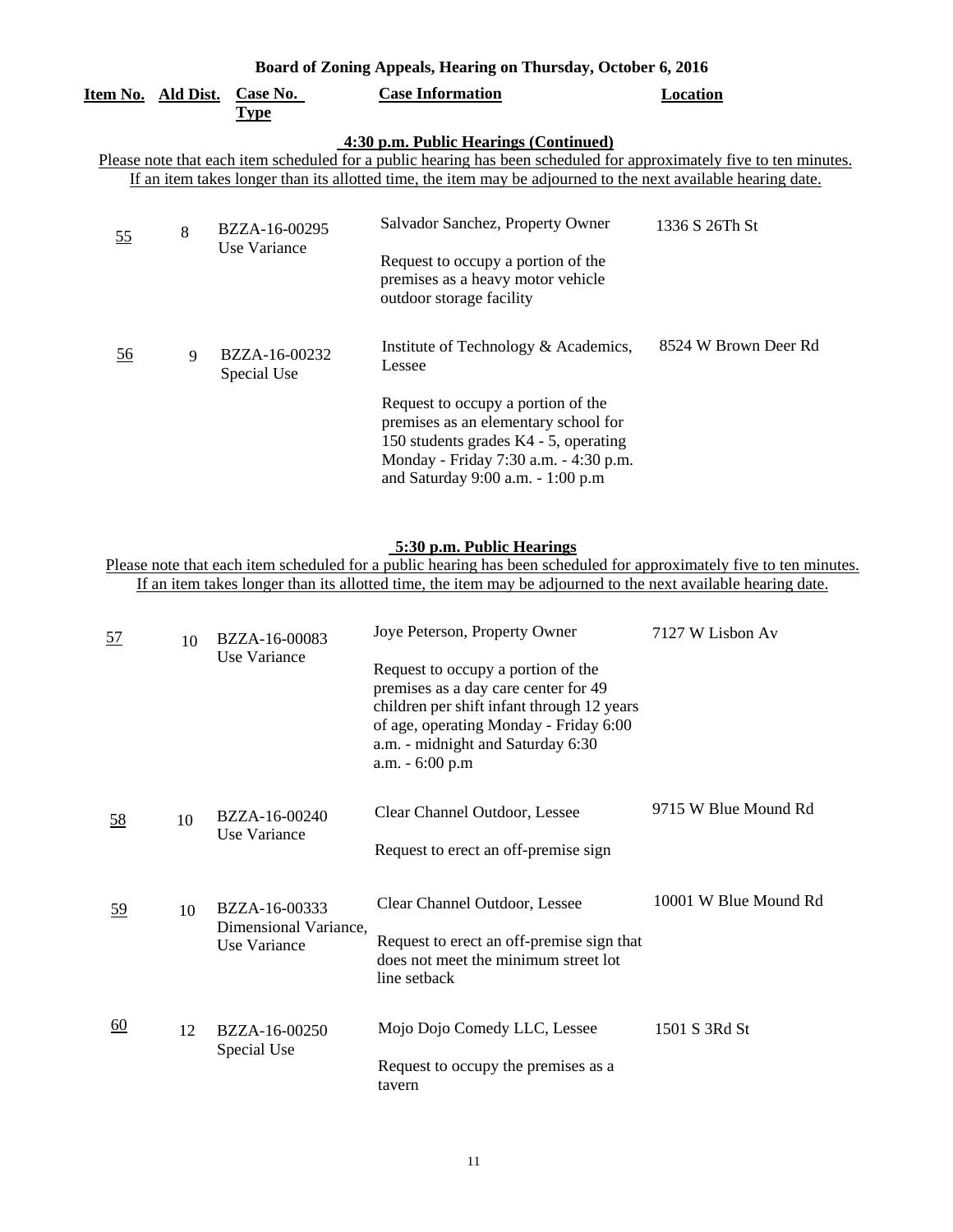| Board of Zoning Appeals, Hearing on Thursday, October 6, 2016 |  |  |  |  |
|---------------------------------------------------------------|--|--|--|--|
|---------------------------------------------------------------|--|--|--|--|

| <u>Item No. Ald Dist.</u> |    | Case No.                             | <b>Case Information</b>                                                                                             | <b>Location</b>            |
|---------------------------|----|--------------------------------------|---------------------------------------------------------------------------------------------------------------------|----------------------------|
|                           |    | <b>Type</b>                          |                                                                                                                     |                            |
|                           |    |                                      | 5:30 p.m. Public Hearings (Continued)                                                                               |                            |
|                           |    |                                      | Please note that each item scheduled for a public hearing has been scheduled for approximately five to ten minutes. |                            |
|                           |    |                                      | If an item takes longer than its allotted time, the item may be adjourned to the next available hearing date.       |                            |
|                           |    |                                      |                                                                                                                     |                            |
| <u>61</u>                 | 12 | BZZA-16-00387                        | James Witkowiak, Property Owner                                                                                     | 515 W Historic Mitchell St |
|                           |    | Dimensional Variance,<br>Special Use | Request to construct a building that does<br>not meet the minimum required setback                                  |                            |
|                           |    |                                      | and to occupy the premises as an<br>assembly hall                                                                   |                            |
|                           |    |                                      |                                                                                                                     |                            |
|                           |    |                                      |                                                                                                                     |                            |
| <u>62</u>                 | 14 | BZZA-16-00258                        | St. Anthony School, Lessee                                                                                          | 2156 S 4Th St              |
|                           |    | Use Variance                         | Request to occupy a portion of the                                                                                  |                            |
|                           |    |                                      | premises as an assembly hall                                                                                        |                            |
|                           |    |                                      |                                                                                                                     |                            |
|                           |    |                                      | Earnest Stewart, Property Owner                                                                                     | 2127 W Clarke St           |
| 63                        | 15 | BZZA-16-00168                        |                                                                                                                     |                            |
|                           |    | Special Use                          | Request to occupy a portion of the                                                                                  |                            |
|                           |    |                                      | premises as a general retail                                                                                        |                            |
|                           |    |                                      | establishment                                                                                                       |                            |

#### **6:30 p.m. Public Hearings**

Please note that each item scheduled for a public hearing has been scheduled for approximately five to ten minutes. If an item takes longer than its allotted time, the item may be adjourned to the next available hearing date.

| 64        | 15 | BZZA-16-00363                | Tasha Walker, Lessee                                              | 2351 N Sherman B1 |
|-----------|----|------------------------------|-------------------------------------------------------------------|-------------------|
|           |    | Special Use                  | Request to occupy the premises as a<br>group home for 8 occupants |                   |
| <u>65</u> | 15 | BZZA-16-00389<br>Special Use | Butterflies Home for Teen Moms,<br>Lessee                         | 2440 N 12Th St    |
|           |    |                              | Request to occupy the premises as a<br>group home for 5 occupants |                   |
| 66        | 15 | BZZA-16-00176                | Auto Parts & Service, Inc., Lessee                                | 1832 W North Av   |
|           |    | Use Variance                 | Request to continue to allow a fence with<br>barbed-wire          |                   |